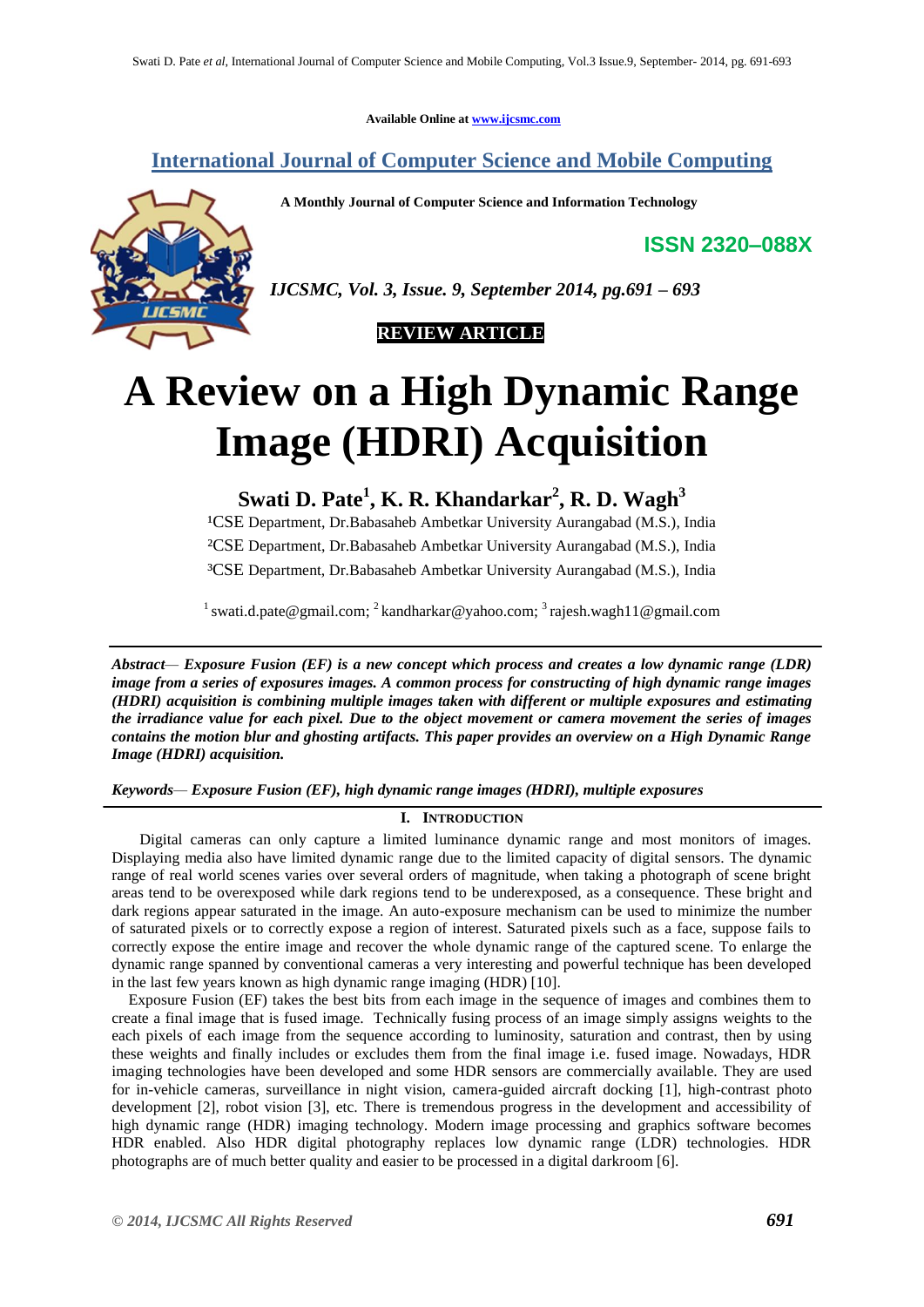#### **II. LITERATURE REVIEW**

Takao Jinno and Masahiro Okuda [4], presents an accurate multiple exposure fusion technique for the HDRI acquisition. Proposed method simultaneously estimates displacements and occlusion and saturation regions by using maximum a posteriori estimation and constructs motion-blur-free HDRIs and also proposes a new weighting scheme for the multiple image fusion. Demonstration of the system proves that HDRI acquisition algorithm is accurate, even for images with large motion. In this paper, an algorithm of the HDRI estimation based on the Markov random field (MRF) model and constructs the HDRI. HDRI is constructed by considering displacements, underexposure and overexposure (saturation), and also occlusions. The displacement vectors, occlusion and the saturation are detected by the MAP estimation and do not required to estimate accurate motion vectors but displacement to the pixel with the closest irradiance, whereas the conventional methods such as try to accurately estimate the motion. This relaxation improves the final quality of the HDRI. Ghosting artifacts are accurately removed by using of the occlusion and the saturation, which clearly classified them and then separately treated.

Paper propose a method for the multiple-exposure fusion in which, the MAP-based method estimates occlusion, saturation, and displacements between input images and then construct the HDRIs by removing the artifacts. While in the conventional work it is hard to eliminate the ghosting artifacts, particularly when large motion occurs, the proposed method can compensate for the effects of motion, the occlusion, and the saturation and can obtain motion-blur-free HDRIs.

Ramratan Ahirwal, Yogesh Singh Rajput et *al. [5]*, introduce a ghost-free High Dynamic Range imaging algorithm for obtaining ghost-free high dynamic range (HDR) images. There is no movement of camera and objects when capturing multiple images and differently exposed low dynamic range (LDR) images only in this condition the multiple image fusion based HDR method works. This paper proposed single image-based ghostfree HDR imaging algorithm using histogram separation method and edge preserving de-noising technique. Because the existing multiple image-based HDR image generation method work only on condition that there is no camera and object movement during the acquisition of several differently exposed LDR image. Ghost artifact is unavoidable in the dynamic environment when acquiring multiple, differently exposed LDR images. To solve Ghost artifact problem, the proposed algorithm self generates three LDR images from a single input image. For proposed algorithm system uses techniques of histogram equalization and for removing noise amplification during the process of histogram equalization, uses the technology that is edge preserving noise suppression. Finally generates HDR image by fusing three LDR images. The proposed method that is HDR generates ghost artifact-free HDR images by using a single input image. For this reason the proposed method provides easy acquisition using a camera without using a tripod for acquiring LDR images. In the future it can be used as function in mobile phone camera in the form of integrated algorithm or post- treatment to provide the ghost artifacts-free HDR image.

Tomaszewska A. and Mantiuk R. [6], proposed a fully automatic method for eliminating misalignments between a sequences of hand-held photographs taken at different exposures. This paper proposed a method that is SIFT method, which is useful to search for key-points (or feature-points) in consecutive images, hence the key component of this paper is the SIFT method that is employed. The key-points are used to find matrices that transform a set of images to a single coordinate system and eliminate any global misalignments including general planar homograph. System use this technique to capture high dynamic range images from a set of photographs taken at different exposures which causes the misalignments that is blurring and artifacts and it is responsible to achieve the high quality HDR images. Alignment technique works for over- and under-exposed images. The proposed technique is not sensitive to image content. This paper presents implementation of the technique and the results which is taken from the variety of photographs under the testing of proposed technique.

E. Reinhard, M. Stark *et al. [7]*, this paper presents the time-tested techniques of photographic practice to develop a new tone reproduction operator. In this paper, an extended techniques developed by Ansel Adams which deals with digital images. New technique algorithm is simple and produces good results and applied for a wide variety of images. A proposed algorithm works on tone reproduction for digital images, which borrows photographic experience from last 150 years. Goal of this paper is to achieve the subjectively satisfactory and essentially artifact-free images. They used different methods, Stockham's homomorphism filtering, Tumblin-Rushmeier's brightness matching operator, Chiu's local scaling, Ward's contrast scale factor, Ferwerda's adaptation model, Ward's histogram adjustment method, Schlick's rational sigmoid and Pattanaik's local adaptation model. Above methods do produce subjectively pleasing images for many inputs.

S. Kausar Banu, D.K. Jawad and D.Venkatesh[8], implemented a prototype application which takes multiple images with different irradiance and produce high dynamic range images. Our application is the practical implementation of the technique proposed by Jinno and Okuda [4]. In this paper, their technique arrives at motion blur-free high dynamic range image by estimating occlusion, displacements and saturation regions concurrently. The MAP based method used in the application has capabilities to estimate artifacts, occlusions and motion blur so as to eliminate such problems in the process. The prototype application is able to prove the concept and the empirical results revealed the usefulness of the technique.